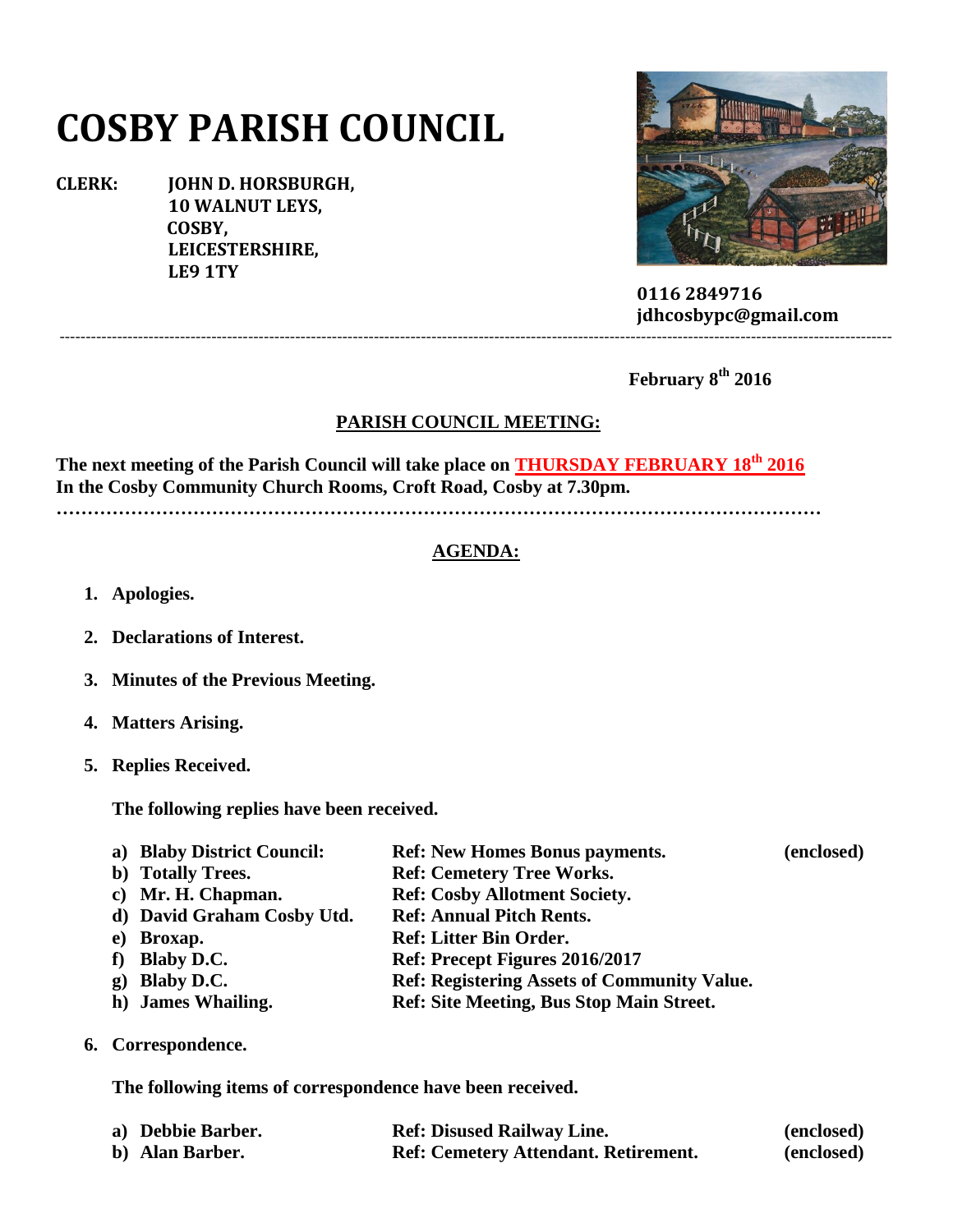| C)       | Mr. Starsmore.                 | <b>Ref: Cosby House.</b>                        |
|----------|--------------------------------|-------------------------------------------------|
|          | d) L.& R. A. L.C.              | <b>Ref: Blaby Branch Meeting details.</b>       |
| e)       | <b>Blaby D.C.</b>              | <b>Ref: Register of Electors. Update.</b>       |
|          | Blackrock.                     | <b>Ref: Charinco Investments Annual Report.</b> |
| g)       | Lloyds Bank.                   | <b>Ref: Account Balances.</b>                   |
|          | h) Lloyds Bank.                | <b>Ref: Changes to the Business Account.</b>    |
| i)       | Malcolm Lane & Sons.           | <b>Ref: Order Confirmation. Benches.</b>        |
|          | <b>Burnt Oak Developments.</b> | Ref: Landscape & Maintenance works.             |
|          | k) The Courier.                | Ref: Magazine.                                  |
| $\bf{D}$ | <b>Fields In Trust.</b>        | <b>Ref: Membership Renewal.</b>                 |
|          | m) Mr. Nick Henson.            | <b>Ref: Cemetery Enquiry.</b>                   |
|          | n) Catherine Mumby (Bilfinger) | <b>Ref: Jelson Homes Land Development</b>       |
|          | 0) Mr. Mullis.                 | Ref: Defibrillator Training & telephone issues. |
| p)       | <b>Blaby D.C.</b>              | <b>Ref: Open Space Audit Report.</b>            |
|          |                                |                                                 |

- **7. Report from the Wages & Salaries Working Group:**
- **8. The Garner Cup.**

**I have received one suggestion for the recipients of the Garner Cup.**

**9. Cosby Recreation Ground Charity Awards.**

**The following requests have been received. The sum of £ 995 will be available for distribution.**

| <b>Lisa Carter</b>  | F.O.C.S. Friends of Cosby School.          | (enclosed) |
|---------------------|--------------------------------------------|------------|
| Prof. A. Strang     | <b>Cosby Heritage Society.</b>             | (enclosed) |
| Mrs. M. Dodd.       | <b>Cosby Breakaways.</b>                   | (enclosed) |
| Mr. N. Meredith.    | <b>Cosby Cricket Club.</b>                 | (enclosed) |
| Mrs. R. Jacob.      | COPWA.                                     | (enclosed) |
| <b>Gary Reeves.</b> | Cosby Utd F.C.                             | (enclosed) |
| Mrs. J.M.Franklin.  | St. Michael & All Angels Church.           | (enclosed) |
|                     | Mr. B. R. Sampson. Cosby Methodist Church. | (enclosed) |
|                     | Mrs. Tracey Withers. Cosby Primary School. | (enclosed) |
| Pat Corby.          | Cosby Youth & Junior F.C.                  | (enclosed) |
| Mr. H. Chapman.     | <b>Cosby Allotment Society.</b>            | (enclosed) |

#### **10. Memorials.**

**To date none have been received.**

## **11. Planning Applications.**

**The following Planning application has been received.**

|  | a) Land to the rear of 3-5 Narborough Road. Amendment: Addition of two parking spaces |
|--|---------------------------------------------------------------------------------------|
|  | For the use of 3, Narborough Rd.                                                      |
|  |                                                                                       |

| b) 67, Main Street. Cosby. | Amendment: Relocate staircase internally and  |
|----------------------------|-----------------------------------------------|
|                            | Alterations to elevations and rear extension. |